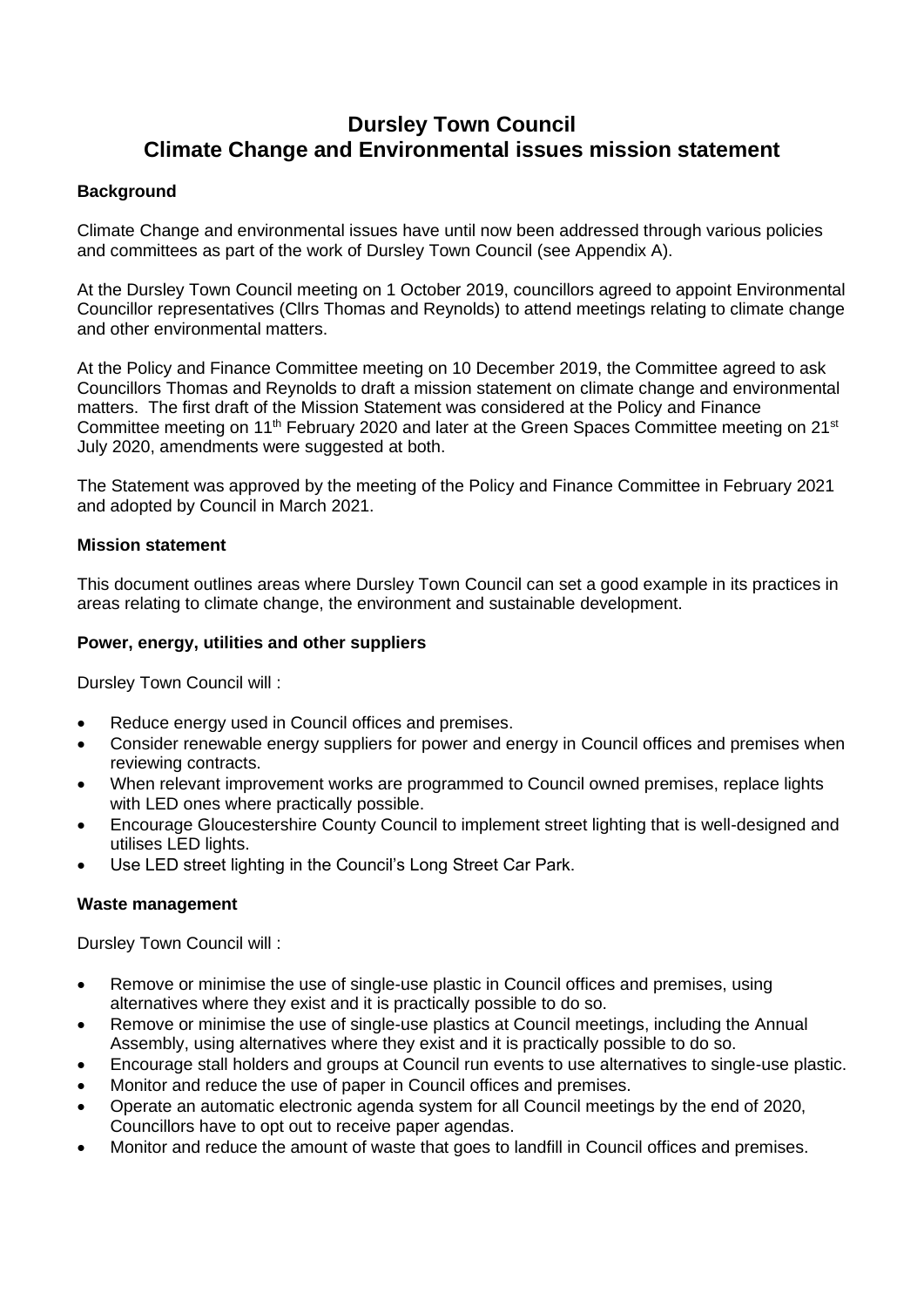## **Transport**

Dursley Town Council will :

- Reduce car use by promoting car-sharing, cycling, walking and bus services through Council activities and plans (e.g. the Dursley Neighbourhood Development Plan, supporting the Green Way Project and local high street/shop local campaigns).
- At the end of its useful life, replace the Council vehicle with a suitable electric one.
- Schedule the installation of an Electric Vehicle (EV) charging point in the pavilion garage ready for the move over to an electric vehicle.

## **Land use**

Dursley Town Council will :

- Protect existing local green spaces, the green belt and locally designated nature sites through Council activities and plans (e.g. the Dursley Neighbourhood Development Plan).
- Increase tree cover onCouncil-owned land and ensure existing trees are properly managed and protected.
- When a Council managed tree is lost, replace with a new tree.
- Manage Council-owned land and verges to increase biodiversity and reduce carbon pollution; reducing pesticide use and increasing the planting of wildflowers where possible.
- Work with allotment tenants to encourage pollinators and composting on the Council-owned allotment site.

## **Buildings, carbon footprint**

Dursley Town Council will :

- Ensure any council-owned buildings have high levels of insulation.
- Monitor and improve the energy and water efficiency of council-owned buildings.
- Ensure that opportunities to improve our facilities (e.g. improve energy efficiency, install charging points/solar panels) are taken up.

#### **Planning, supporting sustainable development**

Dursley Town Council will :

- Consider the environmental impacts of developments and promote and encourage sustainability and energy efficiency when reviewing and commenting on planning applications.
- Consider the environmental impacts of developments and promote and encourage sustainability and energy efficiency when reviewing and commenting on the Dursley Neighbourhood Development Plan, the Local Plan, the Local Transport Plan and similar strategic/policy documents.
- Ensure the Emergency Plan covers potential environmental risks e.g. extreme weather conditions such as flooding, heatwave, heavy snow.